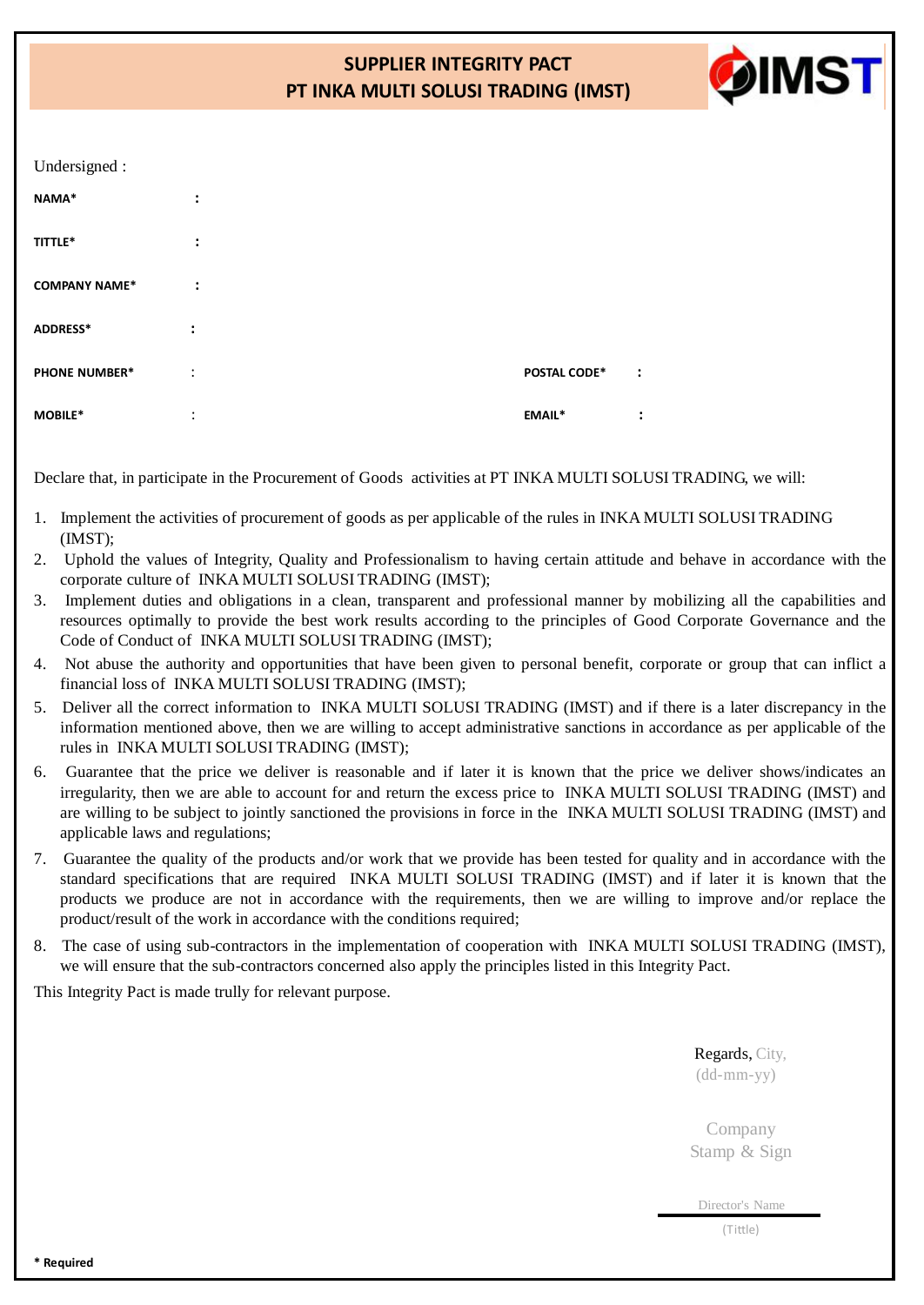# **Supplier Basic Data Sheet**



ALL INFORMATION INCLUDED IN THE PRESENT DOCUMENT REMAINS CONFIDENTIAL AND IS SUBMITTED TO PT INKA Multi Solusi Trading (IMST) FOR INTERNAL USE ONLY - Email : vendo[r.management@imst.id](mailto:management@imst.id)

## **1. Company - Key Account**

| Mother Company Name (If Any) :                  |               |              |
|-------------------------------------------------|---------------|--------------|
| Company (Legal) Name:                           |               |              |
| Company Address:                                |               |              |
| Company Post Code:                              |               |              |
| City:                                           |               |              |
| Country:                                        |               |              |
| Website / Homepage:                             |               |              |
| Company Email Address :                         |               |              |
| Company Fax Number                              |               |              |
| Phone Number (Mention 2 (two)) :                | 1.            |              |
|                                                 | 2.            |              |
| <b>Director Name (Sign Contract)</b>            |               |              |
| Title:                                          |               |              |
| Email Address:                                  |               |              |
| Phone Number:                                   |               |              |
| Stay in (Name of Country) :                     |               |              |
| <b>Signing Purchase Order Name / Sales Name</b> |               |              |
| Title:                                          |               |              |
| Email Address:                                  |               |              |
| Phone Number:                                   |               |              |
| Stay in (Name of Country) :                     |               |              |
| <b>Kind Of Production</b>                       |               |              |
| Group Material :                                | 1. Mechanical | 4. Tools     |
| (Circle (0) - choose only one)                  | 2. Electric   | 5. Fastening |
|                                                 | 3. Gas        | 6.Other:     |
| Product Name:                                   |               |              |
| (Detail Product / Product Specification)        |               |              |
|                                                 |               |              |
|                                                 |               |              |
|                                                 |               |              |
| <b>Bank Statement</b>                           |               |              |
| <b>Bank Reference:</b>                          |               |              |
| <b>Bank Account:</b>                            |               |              |
| Name of Bank Account:                           |               |              |
| Currency:                                       |               |              |
|                                                 |               |              |

### **2. Business & Resource Information (na for Sales Offices)**

|                                                                                                 | <b>Million Euro</b>           | Year                        |
|-------------------------------------------------------------------------------------------------|-------------------------------|-----------------------------|
| Total Company Turnover:                                                                         |                               |                             |
| Total Company Turnover in Rail Industry:                                                        |                               |                             |
| <b>Production Capacity</b>                                                                      | /month; or/ year              |                             |
| What are the 3 major sectors of activities?                                                     |                               |                             |
| Total Employees / Worker                                                                        | Permanent                     |                             |
| Total Company Workforce:                                                                        |                               |                             |
| Production Site Workforce:                                                                      |                               |                             |
| Total Large Area Production / Office :                                                          |                               |                             |
| Floor Space of Production Site:                                                                 |                               |                             |
| In which contractual languages is this production<br>site able to communicate on a daily basis? |                               |                             |
| 3. References (na for Sales Offices)                                                            |                               |                             |
| Customers in Rail Industry (Last 3 Years):                                                      | Company Name / Contact Person | Details on Product/ Project |